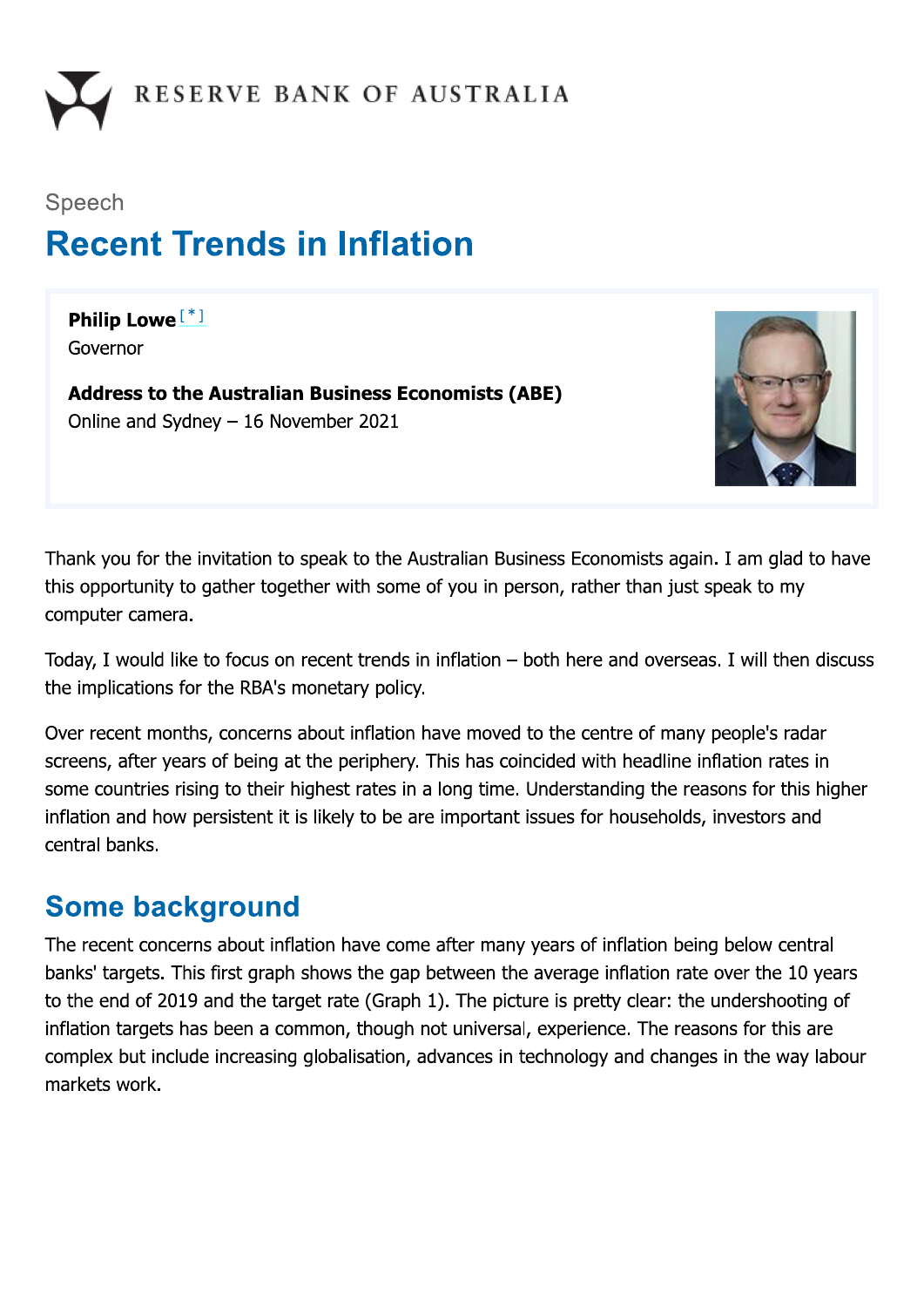

Now in 2021, the common experience is higher inflation. CPI inflation has increased in most advanced economies, with a number now experiencing headline inflation rates above 4 per cent (Graph 2). Asia is an exception, though, with inflation rising by only a small amount in Japan and China. So not every country is in the same position.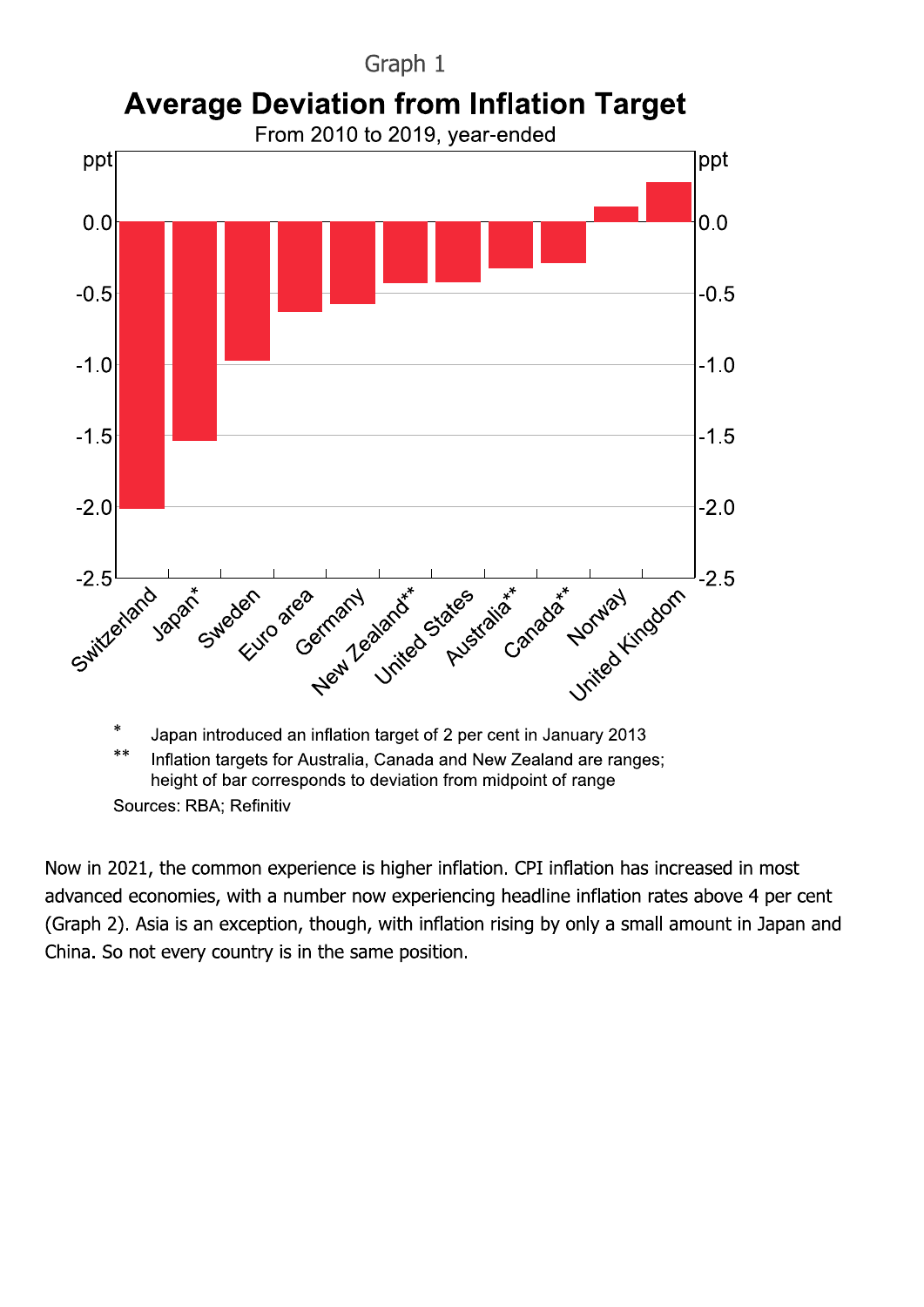

In those countries experiencing higher inflation, central banks and investors are asking themselves how persistent this increase will be. Is it just a temporary development associated with the pandemic? Or is it the start of a more persistent change in inflation dynamics in our economies?

Most central banks and international organisations have concluded that the increase in inflation is likely to be only temporary. This is evident in the next graph, which shows the latest inflation data for a range of countries, together with the IMF's forecast for inflation in 2022 (Graph 3). In most economies, inflation is expected to be much lower next year, with inflation rates generally clustered around 2 per cent.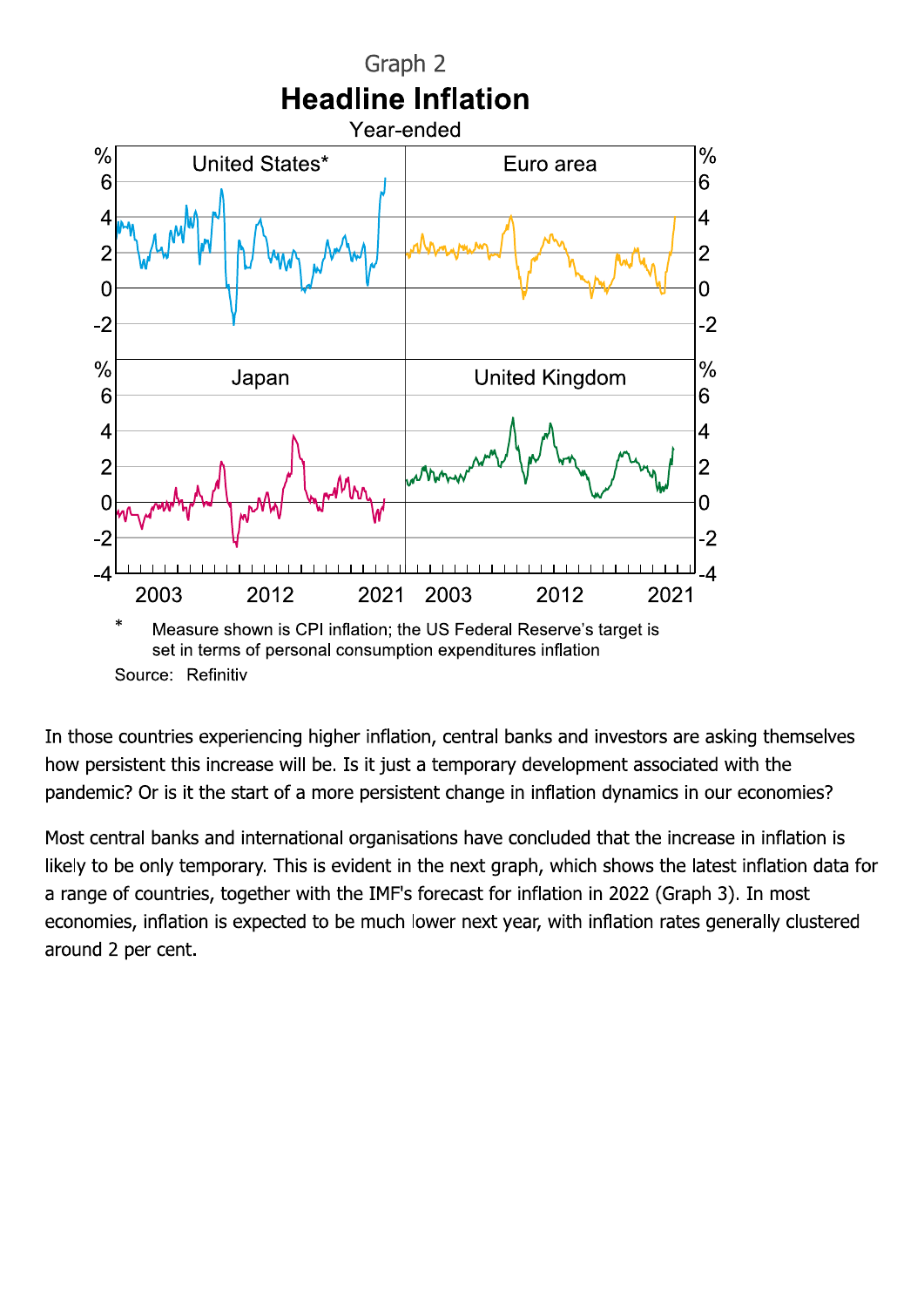Graph 3 **IMF Inflation Forecasts** 



Sources: ABS; IMF; Refinitiv

A related question is to what extent policy interest rates will have to increase to achieve and sustain the forecast reduction in inflation rates? Current market pricing suggests that investors expect that most central banks in advanced economies will increase their policy interest rates by the end of 2022, with some – including New Zealand, Norway and South Korea – already having done so (Graph 4). It is noteworthy that only a modest increase in policy interest rates is anticipated, with rates expected to plateau at what would still be historically low levels. This is consistent with the view that the current increase in inflation is only transitory and that a period of contractionary monetary policy will not be required to return inflation to target.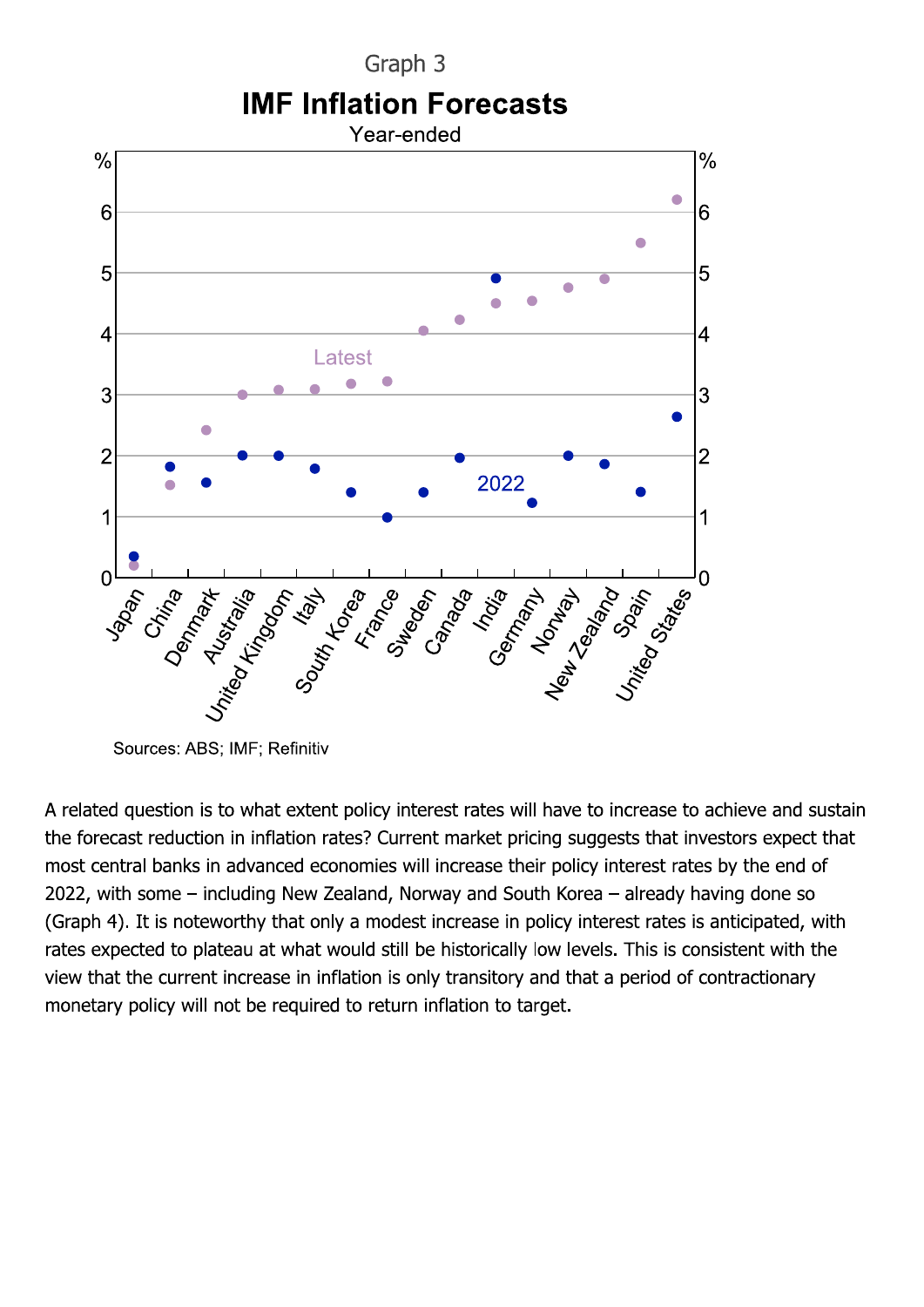

#### **Some explanations**

With that background, I would like to discuss some of the reasons why inflation has risen recently. While there are a range of idiosyncratic factors at work, many of the explanations boil down to a simple one  $-$  that is, a shift in the balance of demand and supply as a result of the pandemic.

The best place to start is the very large shift in household spending patterns over the past year and a half. When households were locked down, they had difficulty spending on many household services and switched their spending to goods (Graph 5). Rather than taking a trip, going to the gym or eating out, people purchased goods for their homes, including fitting out their home offices and purchasing home exercise equipment. The result was an unprecedented switch in consumption patterns and the effect of this has reverberated throughout the global economy.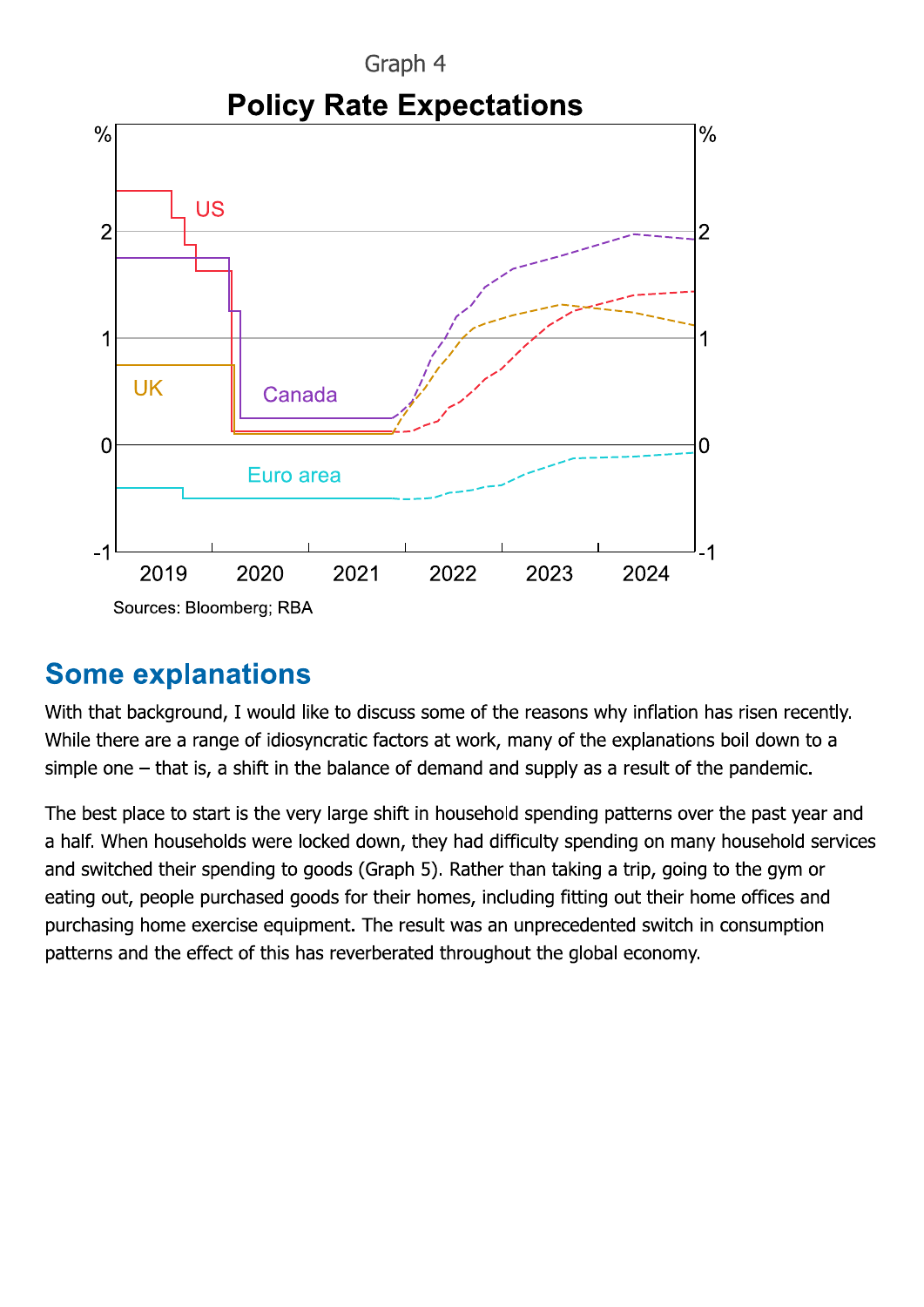Graph 5 **Household Consumption** 



This surge in demand for goods quickly ran up against a supply side that was not flexible enough. Modern supply chains are calibrated to operate on a 'just-in-time' basis. This reduces the cost of holding inventories, but it means that the global production system is not well suited to a sudden and large shift in demand. And there was the added complication that at the same time demand surged, supply was temporarily constrained as governments and firms took steps to contain the virus. The COVID-19 containment measures also affected the logistics industry. And so, once bottlenecks started to emerge, the problems in supply chains and in logistics fed off one another and compounded.

So there was a perfect storm of sorts: very strong demand for goods combined with a hit to productive capacity. The result was a sharp increase in shipping costs around the world, a fall in inventories, increased delivery times and large rises in the prices of many goods (Graph 6).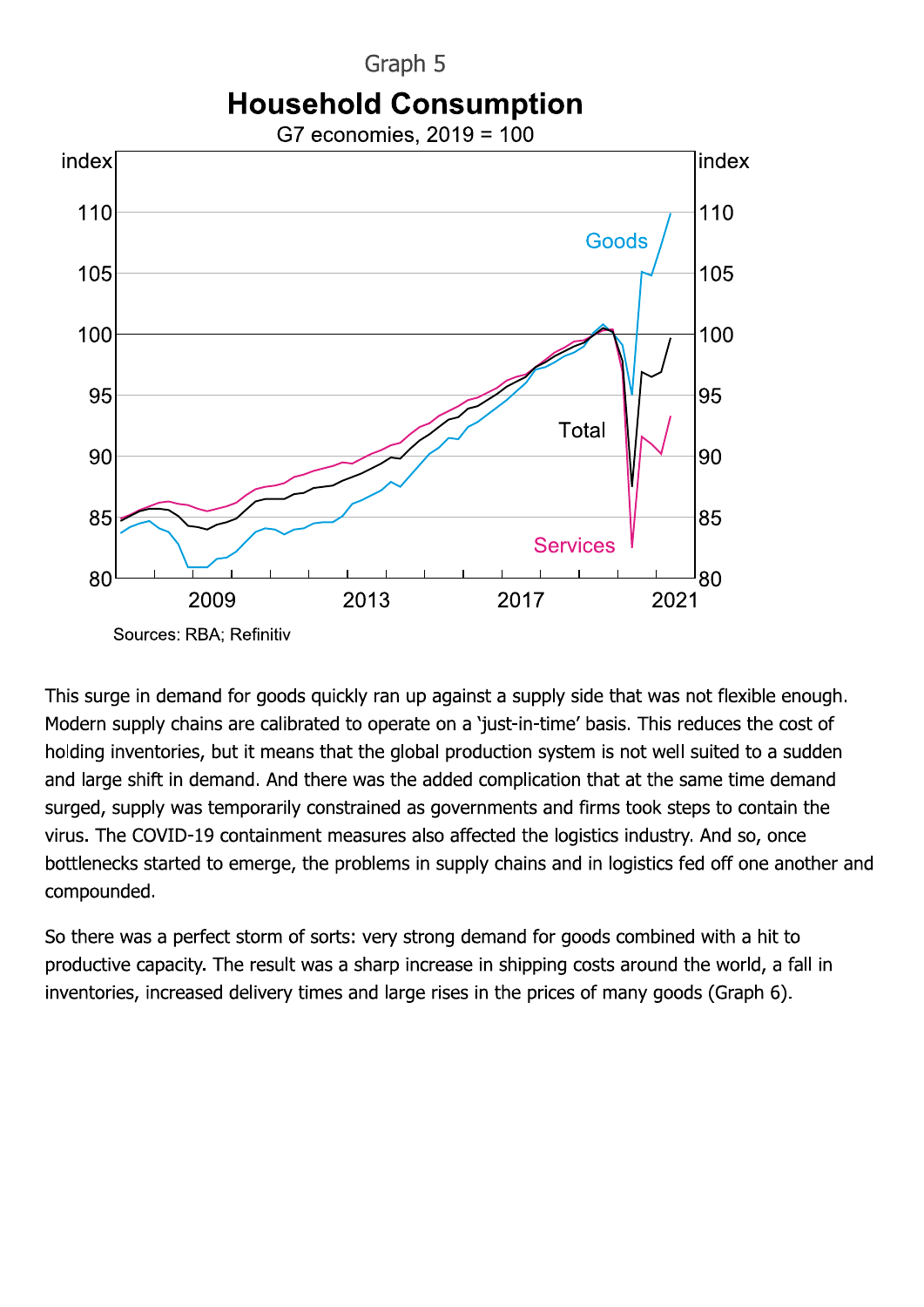

As time has passed, the hit to the supply side because of COVID-19 has been largely overcome, although there are ongoing supply problems in some areas. Today, the main issue is not a reduced ability of global producers to produce goods, but rather an inability to respond quickly enough to strong global demand. For many goods, producers are operating at an inelastic part of the global supply curve.

A similar story has played out in many commodity and energy markets. Even before the pandemic, a number of these markets were operating at a point where the short-run supply curve was quite steep. As a result, even modest shifts in demand moved prices significantly. This is evident in the large increases in the prices of gas and many base metals recently (Graph 7). The situation has been compounded, especially in Europe and China, by adverse weather events that have directly reduced supply in some energy markets.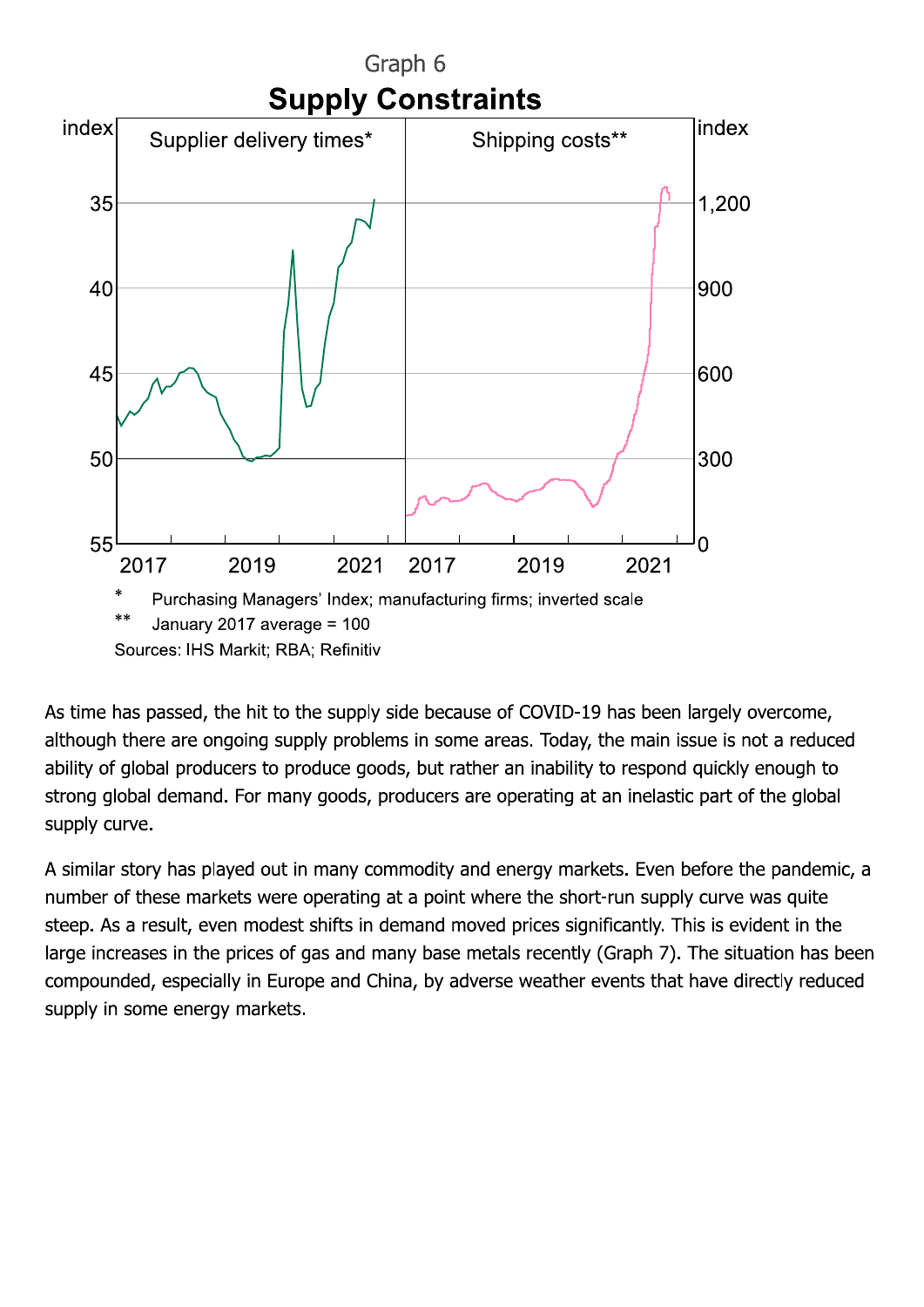The other side of this shift in consumption patterns has been reduced demand for services. This had seen services price inflation slow a bit, but not enough to offset the increase in goods price inflation. More recently, global services price inflation has picked up to be around its pre-pandemic level.

Looking ahead, an important question is whether consumption patterns will normalise over time, and if so what effect will this have on prices. There is genuine uncertainty here. It is likely, though, that consumption patterns will return to something more normal. This is not only because we can once again consume many services, but also because households are unlikely to make repeat purchases of durable goods.

A return to a more normal pattern would be associated with softer growth in the demand for goods and stronger growth in the demand for services. It is possible that this could coincide with a resolution of some of the lingering supply disruptions and an increase in global supply of goods as firms respond to higher prices. If so, the balance between demand and supply for goods could be quite different from what we have seen recently. This is one basis for thinking that the current elevated rates of inflation are temporary: a period of strong demand saw prices rise, which was recorded as higher inflation, but prices aren't likely to keep rising at current rates as conditions normalise, and some prices may even decline.

More fundamentally, a critical issue is how the labour market responds. It is unusual to have persistently higher inflation without persistently higher wages growth (unless there is a shift lower in labour productivity growth). The two generally go together. There have been historical exceptions to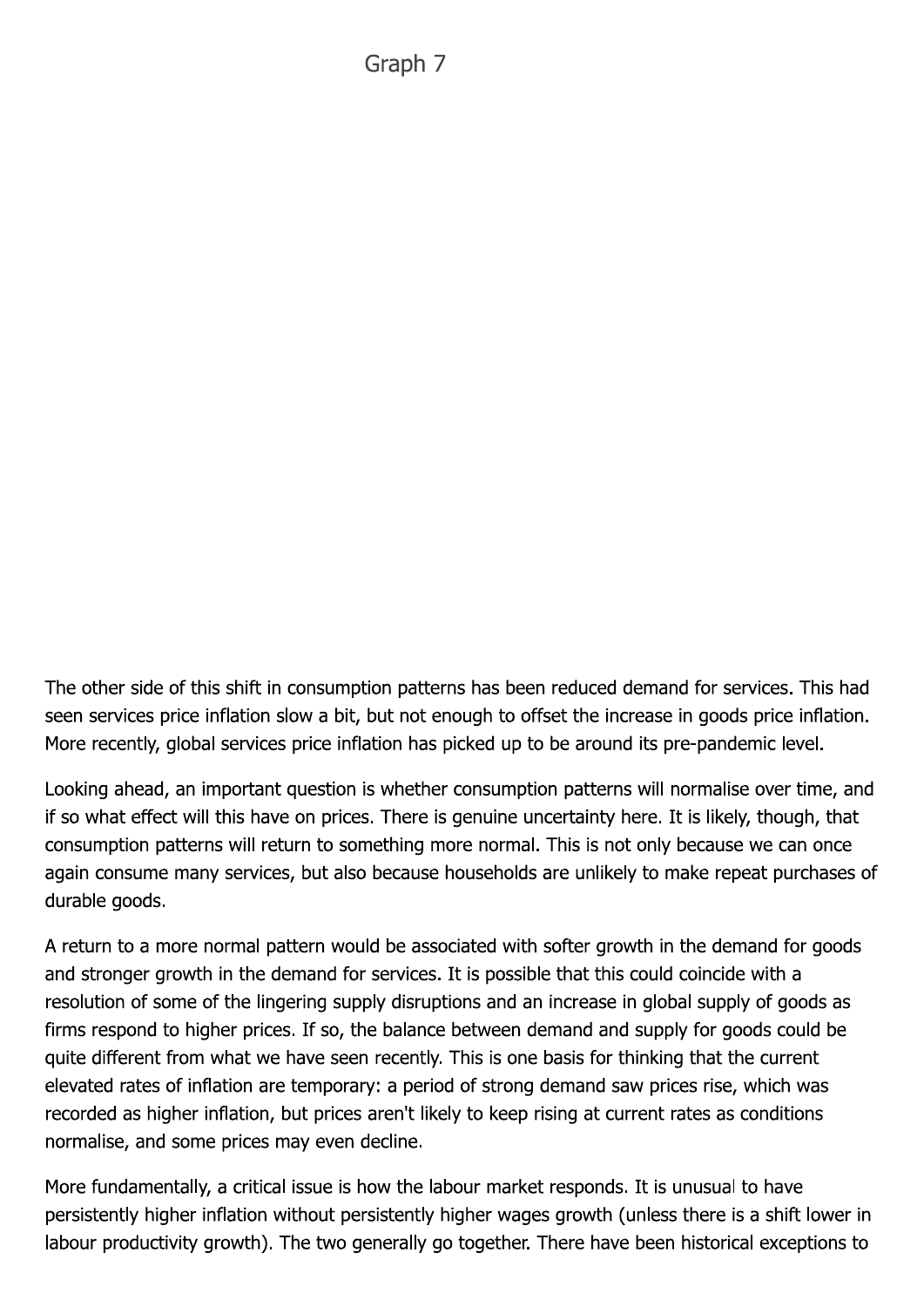this, and other factors that affect firms' costs and mark-ups can have persistent effects. But at the current juncture, the labour market is the key.

From my perspective, there are a couple of issues to watch here.

The first is how the higher inflation feeds through to inflation expectations and wage norms. It is possible that higher inflation leads workers to seek larger wage increases to compensate them for a loss of purchasing power. This is especially so if workers believe the higher inflation is here to stay. If a period of higher wages growth were to reset wage growth norms, this would have a persistent effect on overall inflation.

The second issue is how the balance of supply and demand in the labour market shifts as economies open up and the demand for labour-intensive services increases. Among other things, this will depend upon how labour force participation evolves.

Here, the experience has been quite different across countries. In the United States, labour force participation has not yet recovered and is still around 2 percentage points below its pre-pandemic level (Graph 8). In contrast, in Australia we were hitting record highs for participation just before the Delta outbreak and are expected to return to these highs in the coming months. This has also been the experience in several countries in Asia, including Japan, where workers remained attached to their employers throughout the pandemic and where labour force participation rates remained close to record highs.

Graph 8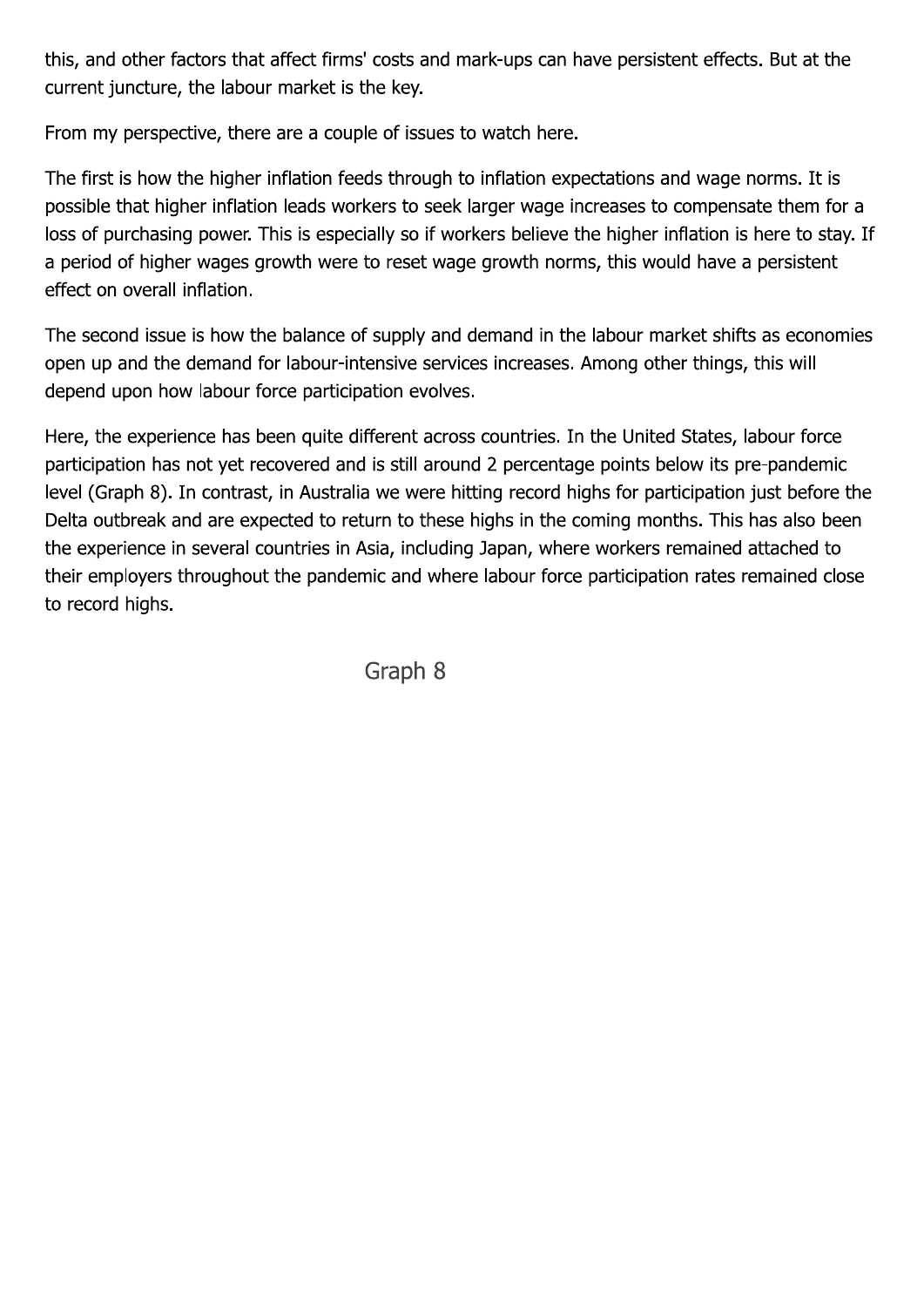In the United States, the high incidence of COVID-19 infections resulted in a significant reduction in labour supply as people prioritised looking after their own health and that of their families. The closure of schools also had an effect. Further, the income-support arrangements were less successful than Australia's JobKeeper program in maintaining the attachment between businesses and employees. The result has been a significant shock to labour supply in the United States. This has not been the case in Australia.

These developments are relevant because strong growth in the demand for services will require a sharp increase in hours worked. In countries where participation has fallen and fewer employee–employer relationships were preserved, one might expect more friction in the labour market. In these countries, labour market matching might be harder to achieve and there could be more upward pressure on wages and inflation. The high incidence of COVID-19 infections in some countries may also mean that some people are reluctant to take or return to customer-facing jobs. So these are issues to watch.

We are already seeing some of these dynamics play out and they help explain differential wage outcomes across countries. In the United States and the United Kingdom there has been a sharp increase in wages growth (Graph 9). In contrast, this has not been the case in Australia or Japan, where there has been less of an effect on labour supply.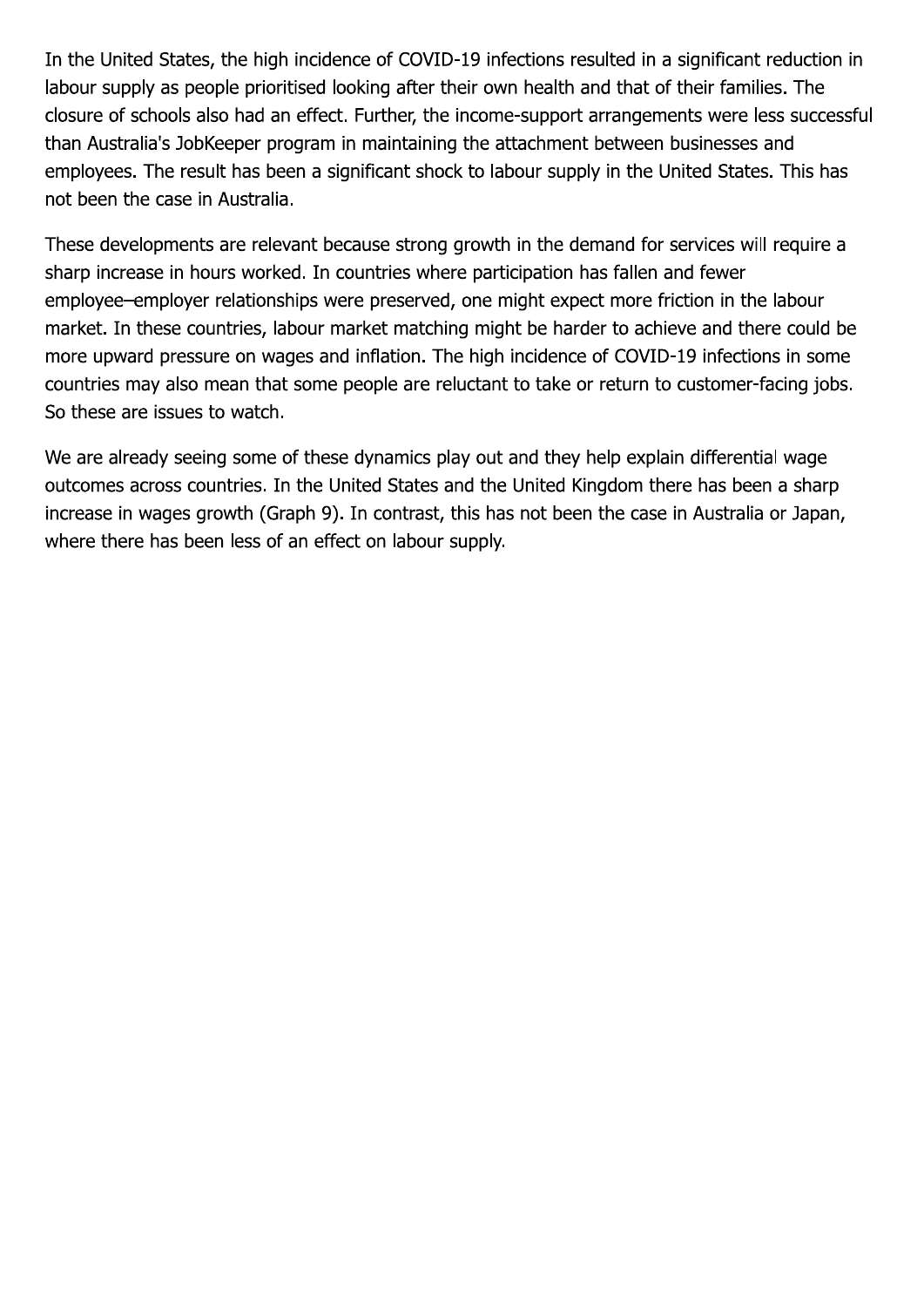To summarise, inflation in many countries rose as increased demand for goods quickly ran up against a supply side that was not flexible enough. In some countries, developments in energy markets, partly due to adverse weather events, have added to the upward pressure in inflation. Although there is some uncertainty, it is likely that inflation from these sources will moderate over the next 18 months as demand rebalances towards services and the supply of goods adjusts. Now, the critical issue for inflation is how the labour market responds, particularly as demand for services picks up.

### **Inflation in Australia**

I would now like to turn to Australia.

Many of the factors that have caused inflation to rise elsewhere are also at play in Australia, though most of these are more muted here. There are also significant differences as well, which I will discuss in a moment.

As in the rest of the world, Australia has experienced a lift in inflation, although it is less pronounced than in many other countries. In underlying terms, inflation was 0.7 per cent in the September quarter and 2.1 per cent over the year to the September quarter (Graph 10). While this outcome was higher than expected, it is important to remember that at 2.1 per cent, underlying inflation is only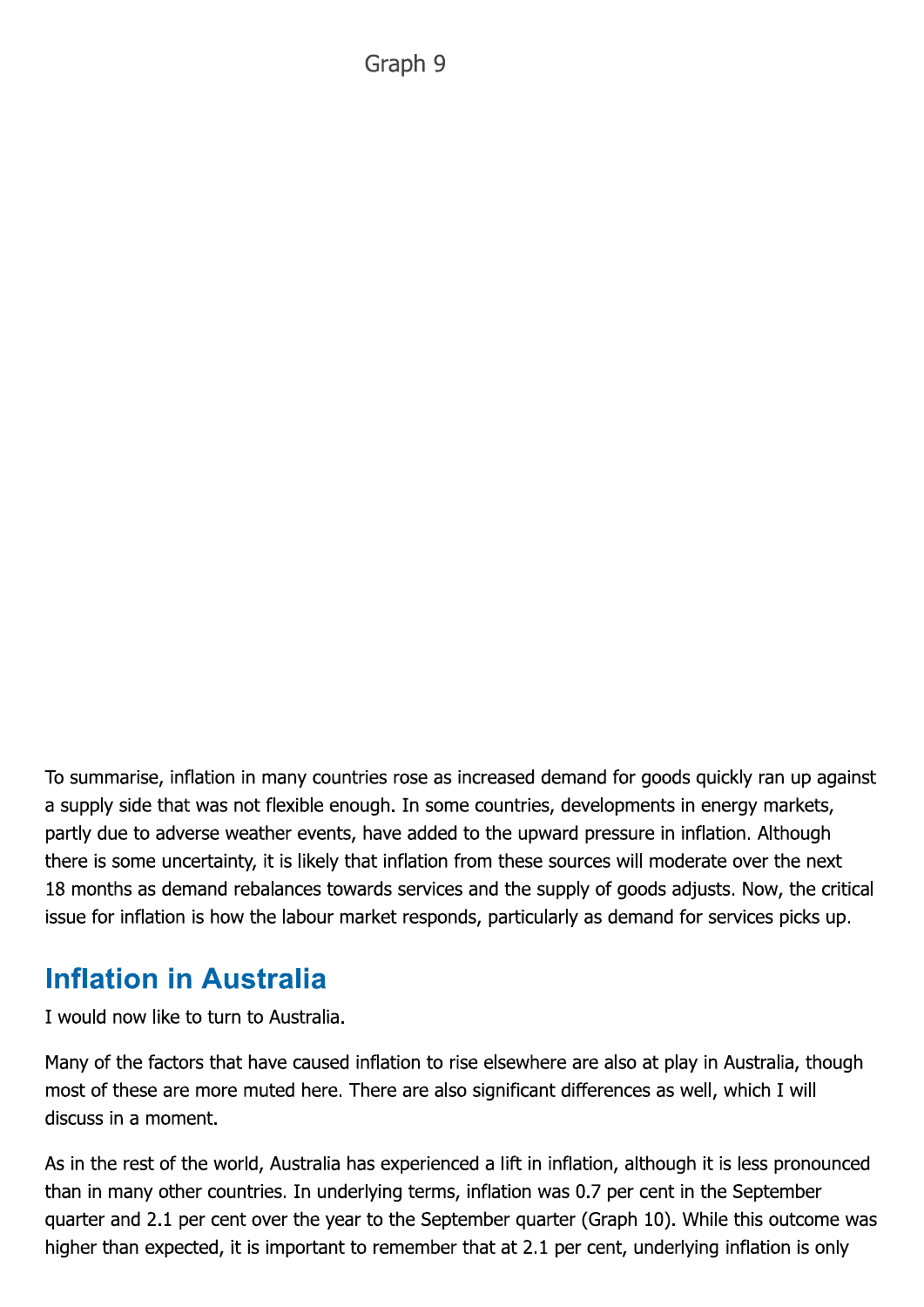just above the bottom of the 2 to 3 per cent target band and remains lower than the average for the past three decades.

Graph 10

The higher price of oil in global markets has also affected the headline inflation rate in Australia, with petrol prices up by 24 per cent over the past year (Graph 11). The effects of the shift in consumption patterns are also evident. Some imported goods prices have increased because global goods prices have increased and domestic retailers are discounting by less in response to strong domestic demand. For example, new car prices have increased at the fastest rate since 2001 and the prices of electronics and computing equipment have fallen at the slowest rate for many years. The prices of some other consumer durables, including household furnishings (but not clothing), have also been increasing a little more strongly than in recent years.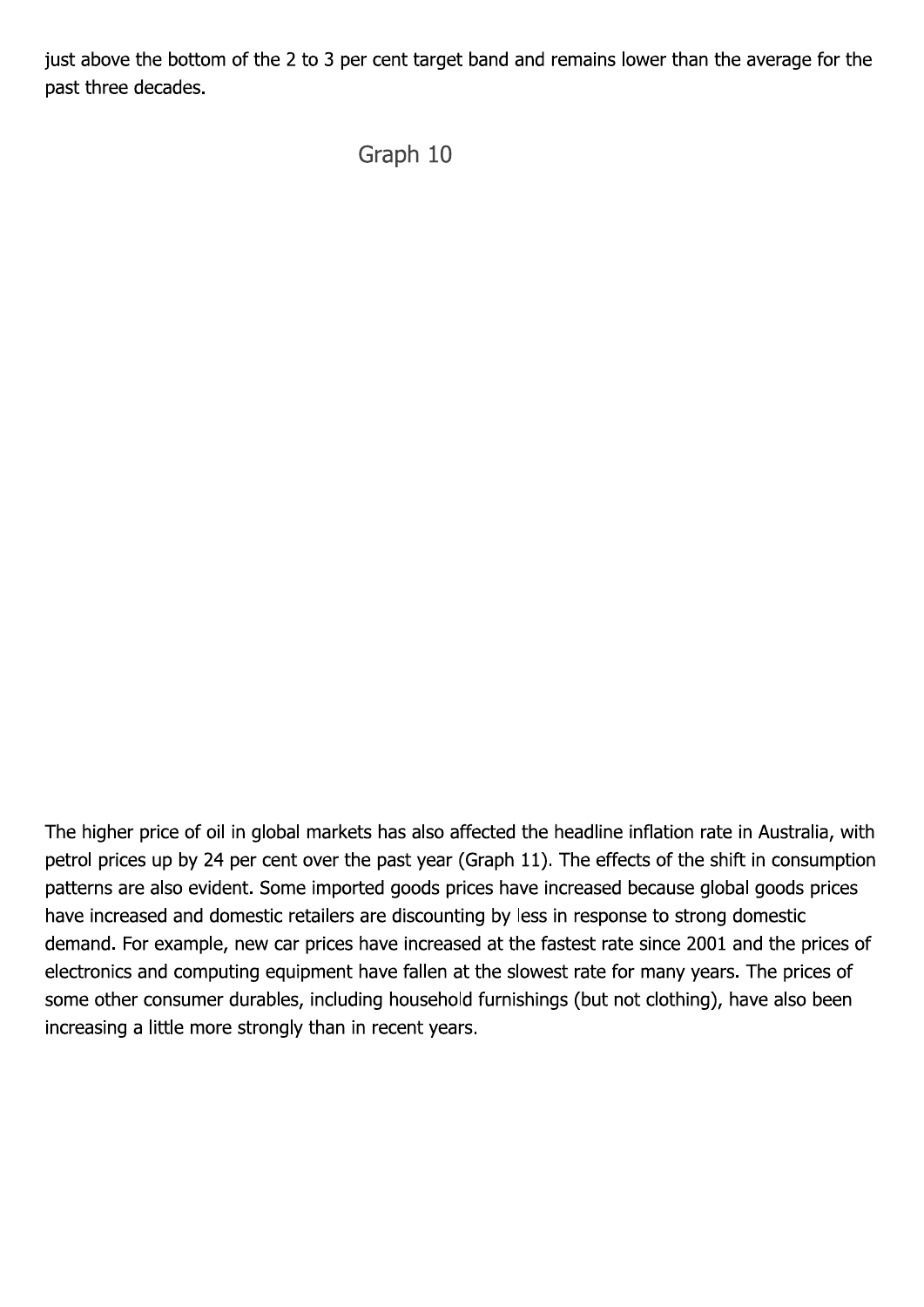Graph 11

The shifting demand-supply balance is also evident in the higher cost of building a new home. Again, this is the result of a combination of global price rises for many building materials - including timber and steel - and a domestic price response to strong demand for new homes and renovations (Graph 12). The price of constructing a new dwelling - which has a weight of 81/2 per cent in the CPI basket - increased by 3.3 per cent in the September quarter and further increases are expected.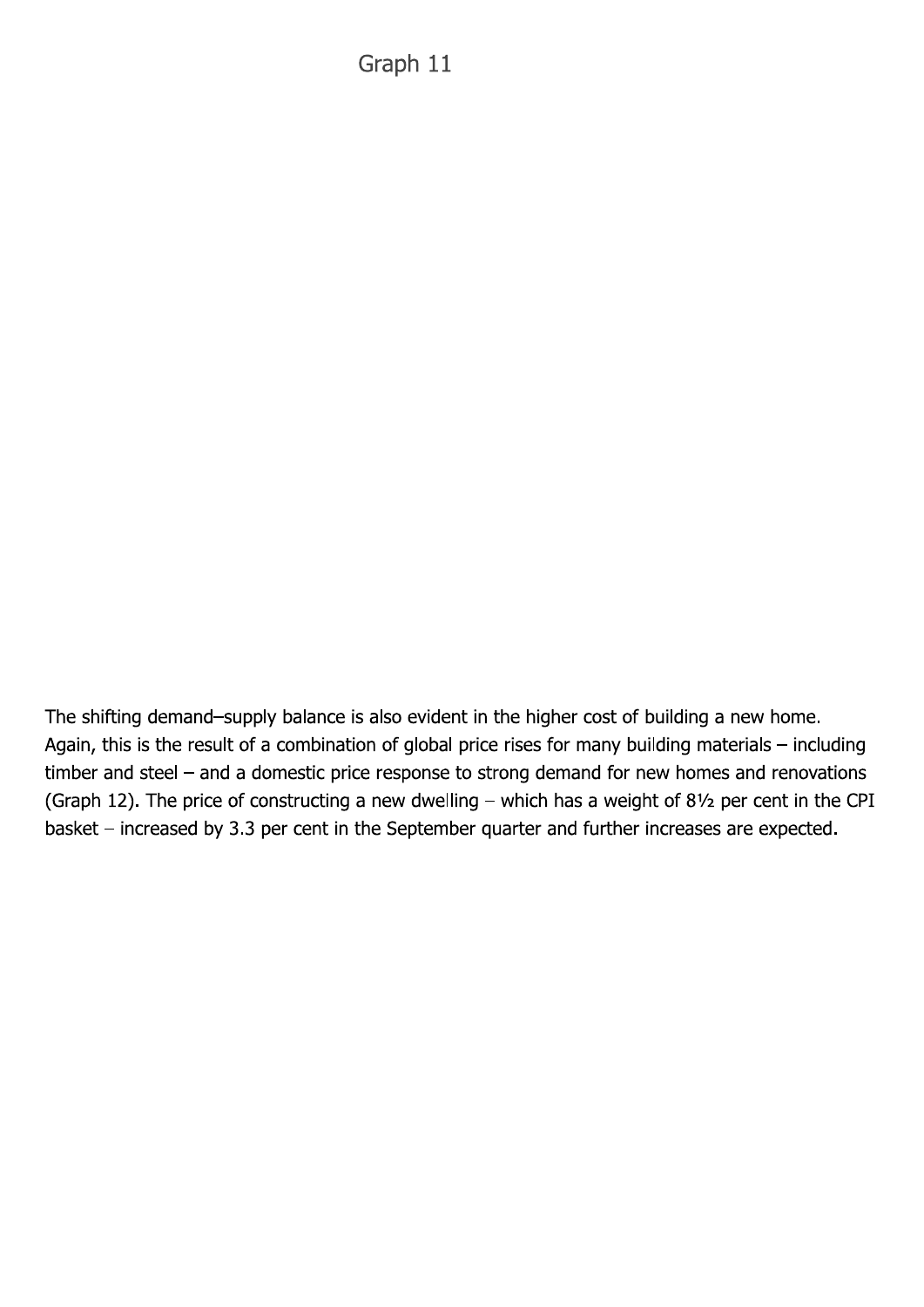So there are similarities with other countries. I would now like to turn to two important differences.

The first of these is energy prices. Energy prices in Australia have been trending lower for a number of years, after earlier large price increases (Graph 13). This recent experience has mainly reflected lower wholesale electricity prices, which is in part a result of increased capacity from wind and solar generators. In contrast, a number of other advanced economies have experienced very large increases in electricity prices as their power systems struggle to meet demand.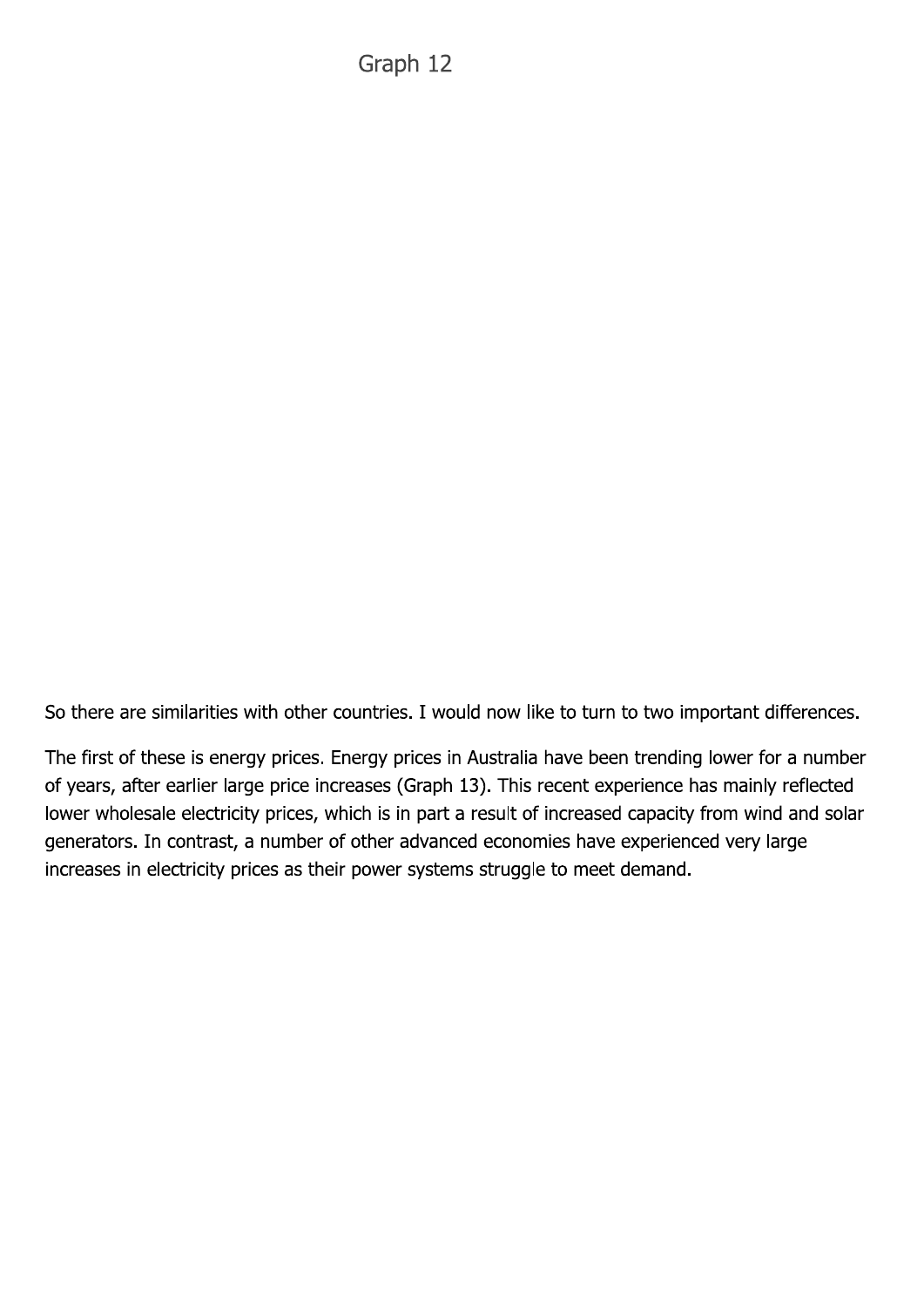The second and more important difference is what has been happening in the labour market.

Labour force participation in Australia remains high and the wage-setting processes – including multiyear enterprise agreements and the annual minimum wage case  $-$  impart a degree of inertia into aggregate wage outcomes. Wages growth is expected to pick up, but to do so only gradually. Our business liaison suggests that most businesses retain a strong cost control mindset and are seeking to use measures other than raising base wages to attract and retain staff. There are some jobs that are in very high demand where wages have increased, but we are yet to see a broad-based pick-up in wages growth. In contrast, as I discussed earlier, wages growth has already picked up markedly in some other countries.

Turning to the outlook, we expect underlying inflation to pick up further, but to do so only gradually. On the one hand, some normalisation in consumption patterns here and around the world should partly alleviate the current upward pressure on inflation. But on the other hand, we are expecting a gradual pick-up in wages growth as the labour market tightens.

In terms of the specifics, our central forecast is for the Wage Price Index to increase by 21/2 per cent over 2022 and 3 per cent over 2023 (although overall labour costs are expected to increase somewhat faster than this). Underlying inflation is expected to be 21/4 per cent over 2022 and 21/2 per cent over 2023 (Graph 14).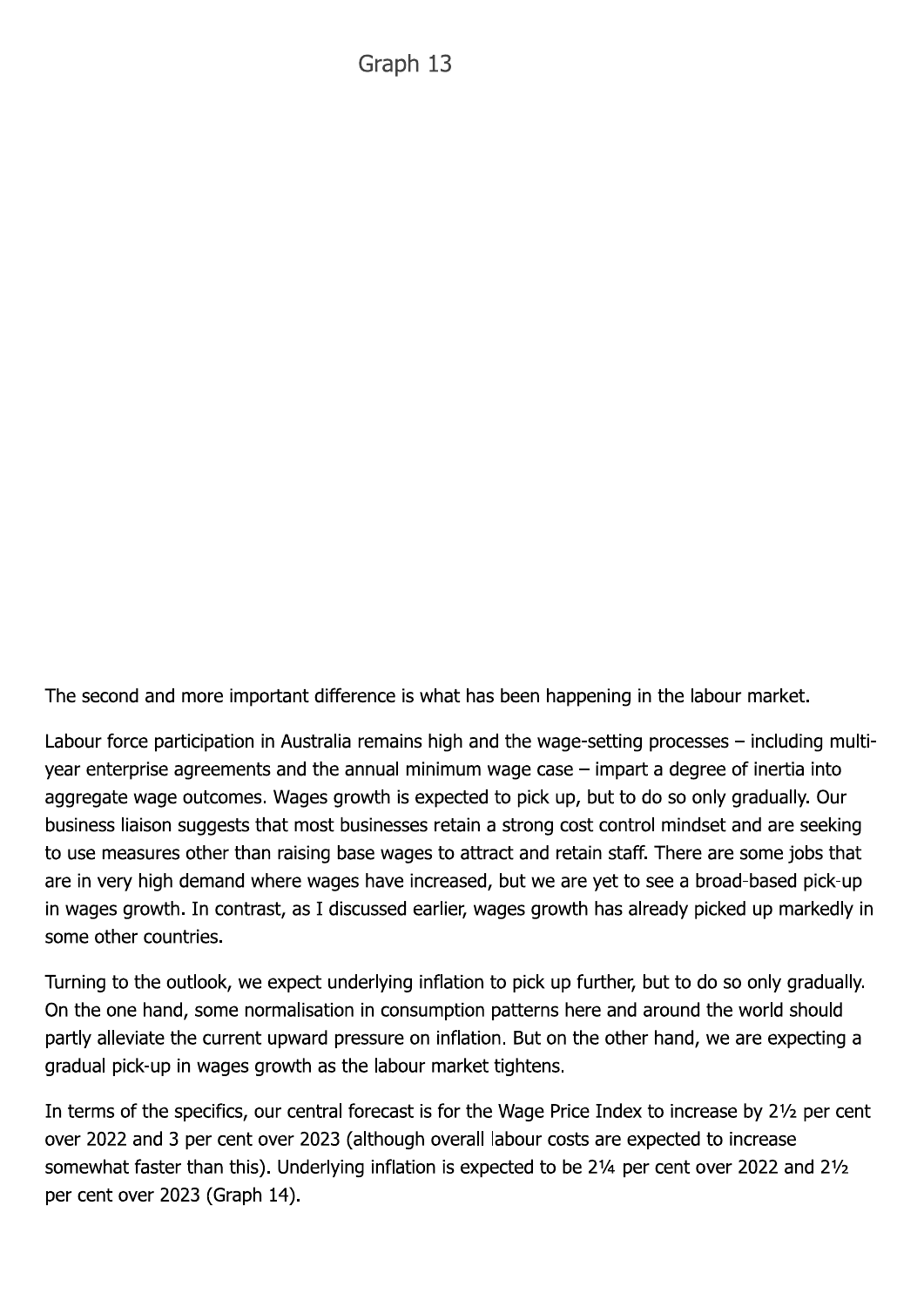Graph 14

## **Monetary policy**

I would now like to turn to the implications of all this for monetary policy in Australia.

The recent inflation data indicate that we are making better-than-expected progress towards our inflation objective. This is welcome news. But we still have a way to go. Underlying inflation has only just returned to the target range for the first time in six years and is only just above the bottom of that target range.

In terms of the real economy, the recovery is back on track following the interruption caused by the Delta outbreak. This recovery is being underpinned by high rates of vaccination and expansionary policy settings. We are expecting the recovery to continue and the unemployment rate to trend lower, reaching 4 per cent by the end of 2023. The last time the unemployment rate was lower than this was in the early 1970s.

Over the past 50 years, an inflation rate in the twos and an unemployment rate in the fours would have been considered very good outcomes. We need to remember, though, that we are in this place only because of extraordinary policy support. Over time, as a country we will need to refocus on the underlying drivers of growth in the economy and jobs.

In terms of the cash rate, the Reserve Bank Board has said that it will not increase the cash rate until inflation is sustainably in the target range. It is hard to precisely define what 'sustainably in the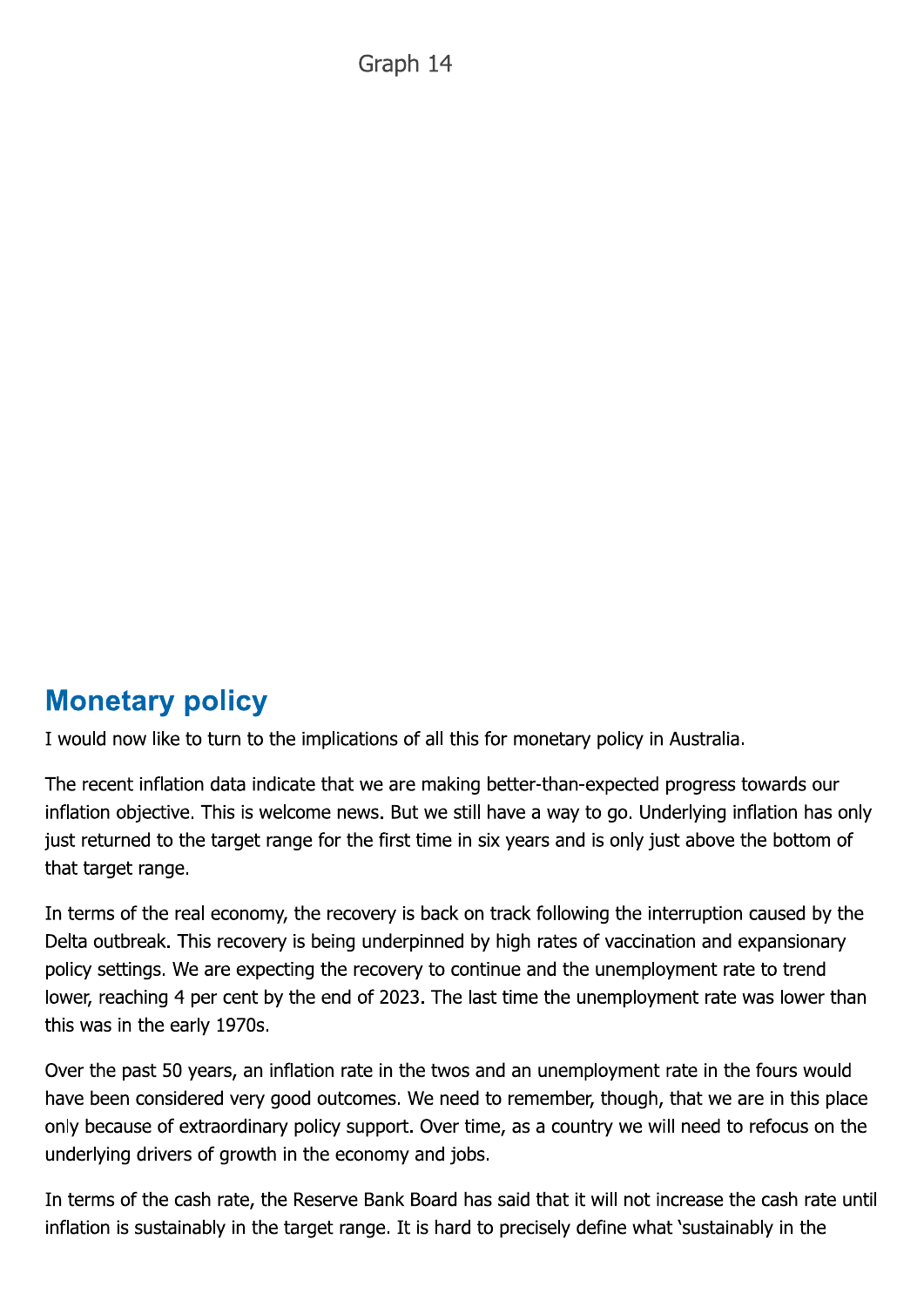target range' means. But we want to see underlying inflation well within the 2-3 per cent range and have a reasonable degree of confidence that it will not fall back again. The trajectory for inflation is also important, with a slow drift up in underlying inflation having different policy implications to a sharp rise. Another important consideration will be developments in the labour market.

Unless labour productivity growth is very weak, it is likely that wages will need to be growing at 3 point something per cent to sustain inflation around the middle of the target band. This doesn't mean that we have a target for wages growth or that wages growth is the only determinant of inflation. Rather, we are using wages growth as one of the guideposts in assessing progress towards our goal and whether inflation is sustainably in the target range. As we get closer to that goal, you could expect us to provide further guidance, including our projections for inflation.

Given the global and domestic forces I have discussed, the inflation outlook is more uncertain than it has been for some time. But our central scenario is that underlying inflation reaches the middle of the target by the end of 2023. If this comes to pass, it would be the first time in nearly seven years that we will be at the mid-point. This, by itself, does not warrant an increase in the cash rate. As I have said, much will depend upon the trajectory of the economy and inflation at the time. It is still plausible that the first increase in the cash rate will not be before 2024.

There are, of course, other possibilities. It is possible that the global inflation shock is more persistent and that the rebalancing of consumption patterns does not result in an easing of inflation pressures. In addition, we have little historical experience as to how the Australian labour market works at an unemployment rate of 4 per cent. There is also the question of the effect on labour supply of the reopening of the international border. It is therefore possible that faster-than-expected progress continues to be made towards achieving the inflation target. If so, there would be a case to lift the cash rate before 2024. It is also possible that progress will be slower than expected, which would result in the cash rate staying at current levels for longer.

Finally, I would like to repeat a point I made a couple of weeks ago – that is, the latest data and forecasts do not warrant an increase in the cash rate in 2022. The economy and inflation would have to turn out very differently from our central scenario for the Board to consider an increase in interest rates next year. It is likely to take time to meet the condition we have set for an increase in the cash rate and the Board is prepared to be patient.

Thank you for listening.

I look forward to answering your questions.

#### **Endnote**

 $[$ \*] I would like to thank Penny Smith for assistance in preparing this talk.

The materials on this webpage are subject to copyright and their use is subject to the terms and conditions set out in the Copyright and Disclaimer Notice.